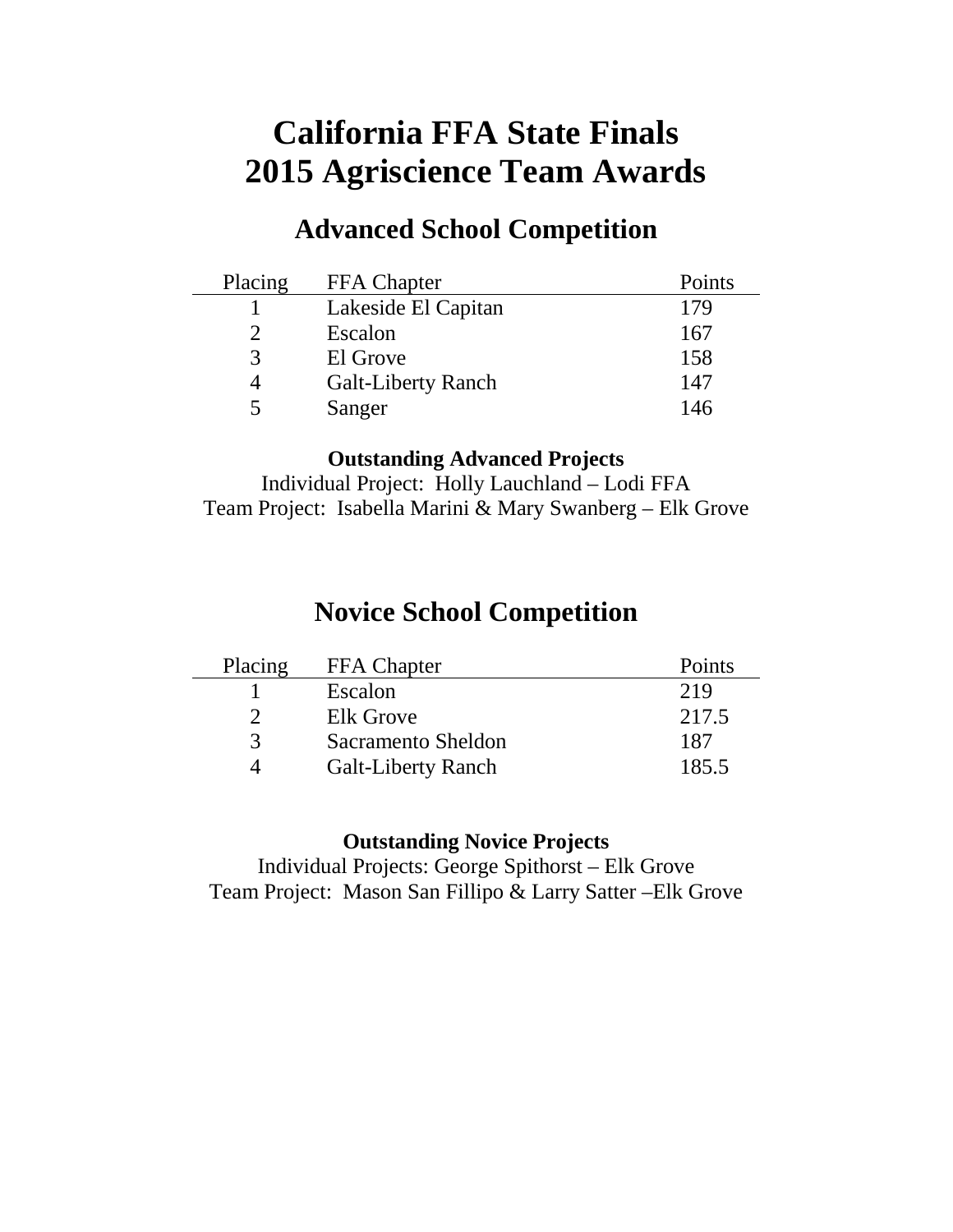| Chapter                           | <b>Student Name</b>                     | <b>Division</b> |
|-----------------------------------|-----------------------------------------|-----------------|
| Sanger                            | <b>Atticus Humphrey</b>                 | Novice          |
| Sanger                            | <b>Titus Patton</b>                     | Advanced        |
| Sanger                            | <b>Talie Cloud</b>                      | Novice          |
|                                   |                                         |                 |
| Bakersfield-Bakersfield Christian | Jadyn Reed                              | Advanced        |
| Bakersfield-Bakersfield Christian | <b>Garrett Gwinn</b>                    | Advanced        |
| Bakersfield-Bakersfield Christian | <b>Madeline Karnes</b>                  | Advanced        |
|                                   |                                         |                 |
| <b>Elk Grove</b>                  | Prentyce Hitt                           | Advanced        |
| <b>Elk Grove</b>                  | Andrea Infante and Victoria Mitchell    | Advanced        |
| <b>Elk Grove</b>                  | Cole Ibbotson and Lane Ibbotson         | Advanced        |
|                                   |                                         |                 |
| Escalon                           | Alexandria Anderson                     | Advanced        |
| Escalon                           | Julia Orlando                           | Advanced        |
| Escalon                           | Natalie Bianchi                         | Advanced        |
|                                   |                                         |                 |
| Galt - Liberty Ranch              | Victoria Reller                         | Advanced        |
| Galt - Liberty Ranch              | <b>Kelly Garvey</b>                     | Advanced        |
| Galt - Liberty Ranch              | Hayley Avery Taylor Galya               | Advanced        |
|                                   |                                         |                 |
| Lakeside - El Capitan             | <b>Tatiana Woliung</b>                  | Advanced        |
| Lakeside - El Capitan             | <b>Tyler Mellott and Danny McMullen</b> | Advanced        |
| Lakeside - El Capitan             | Blake Jackson and Ryan Bast             | Advanced        |
|                                   |                                         |                 |
| Lodi                              | Halley Lauchland                        | Advanced        |
| Lodi                              | Amy Freema                              | Advanced        |
| Lodi                              | Alexa Brand & Dylan Crawford            | Advanced        |
|                                   |                                         |                 |
| Santa Maria                       | Dulce Espinoza Valdez                   | Advanced        |
| Santa Maria                       | <b>Valentina Santons</b>                | Advanced        |
| Santa Maria                       | Alondra Novoa                           | Advanced        |
|                                   |                                         |                 |
| Tulare                            | <b>Kelsey Swall</b>                     | Adv.            |
| Tulare                            | <b>Lindsey Swall</b>                    | Novice          |
| Tualre                            | Julia Pitman                            | Adv.            |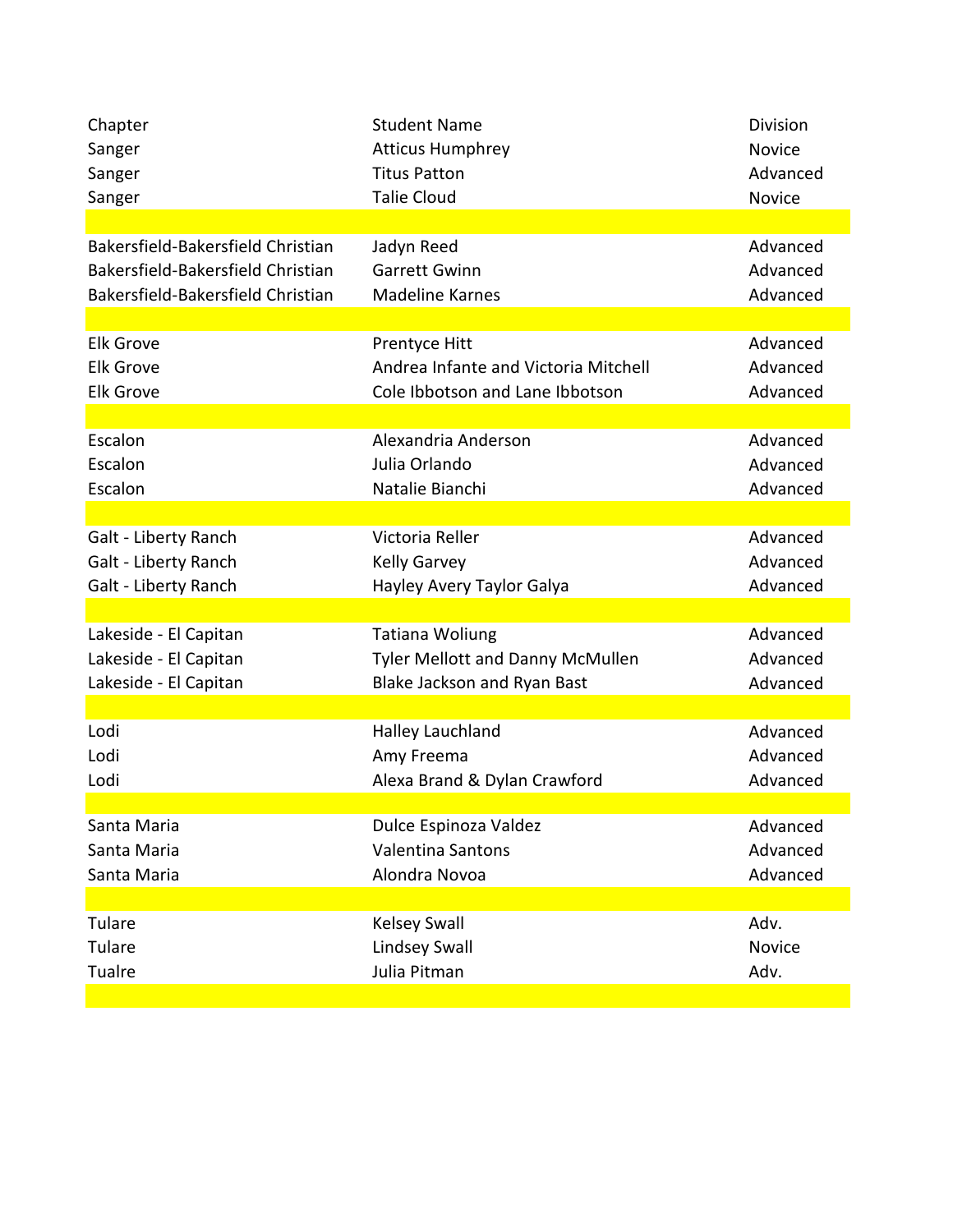| Type       |                |    |    |    | Resear Dixor Lee E Avera Inter Total |   |
|------------|----------------|----|----|----|--------------------------------------|---|
| Individual | 17             | 36 | 36 | 36 | 53                                   |   |
| Individual | 20             | 32 | 32 | 32 | 52                                   |   |
| Individual | 12             | 29 | 29 | 29 | 41                                   |   |
|            | 49             |    |    | 97 | 146                                  | 5 |
| Individual | 15.5           | 26 | 24 | 25 | 41                                   |   |
| Individual | 8              | 28 | 28 | 28 | 36                                   |   |
| Individual | 12.5           | 31 | 31 | 31 | 44                                   |   |
|            | 36             |    |    | 84 | <b>120</b>                           | 7 |
| Individual | 18             | 28 | 28 | 28 | 46                                   |   |
| Team       | 20             | 30 | 30 | 30 | 50                                   |   |
| Team       | 24.5           | 37 | 37 | 37 | 62                                   |   |
|            | 62.5           |    |    | 95 | <b>158</b>                           | 3 |
| Individual | 19             | 30 | 30 | 30 | 49                                   |   |
| Individual | 30             | 30 | 30 | 30 | 60                                   |   |
| Individual | 26             | 32 | 32 | 32 | 58                                   |   |
|            | 75             |    |    | 92 | 167                                  | 2 |
| Individual | 11             | 32 | 32 | 32 | 43                                   |   |
| Individual | 14             | 34 | 34 | 34 | 48                                   |   |
| Team       | 24             | 32 | 32 | 32 | 56                                   |   |
|            | 49             |    |    | 98 | 147                                  | 4 |
| Individual | 32             | 33 | 33 | 33 | 65                                   |   |
| Team       | 17             | 30 | 31 | 31 | 48                                   |   |
| Team       | 35             | 31 | 31 | 31 | 66                                   |   |
|            | 84             |    |    | 95 | <b>179</b>                           | 1 |
| Individual | 24             | 32 | 33 | 33 | 57                                   |   |
| Individual | 11.5           | 30 | 30 | 30 | 42                                   |   |
| Team       | 17             | 27 | 27 | 27 | 44                                   |   |
|            | 52.5           |    |    | 90 | 142                                  | 6 |
| Individual | 8.5            | 13 | 13 | 13 | 22                                   |   |
| Team       | 12.5           | 19 | 19 | 19 | 32                                   |   |
| Individual | 10             | 21 | 21 | 21 | 31                                   |   |
|            | 31             |    |    | 53 | 84                                   | 8 |
|            | 0              | 28 | 28 | 28 | 28                                   |   |
|            | 0              | 24 | 24 | 24 | 24                                   |   |
|            | 0              | 26 | 26 | 26 | 26                                   |   |
|            | $\overline{0}$ |    |    | 78 | 78                                   | 9 |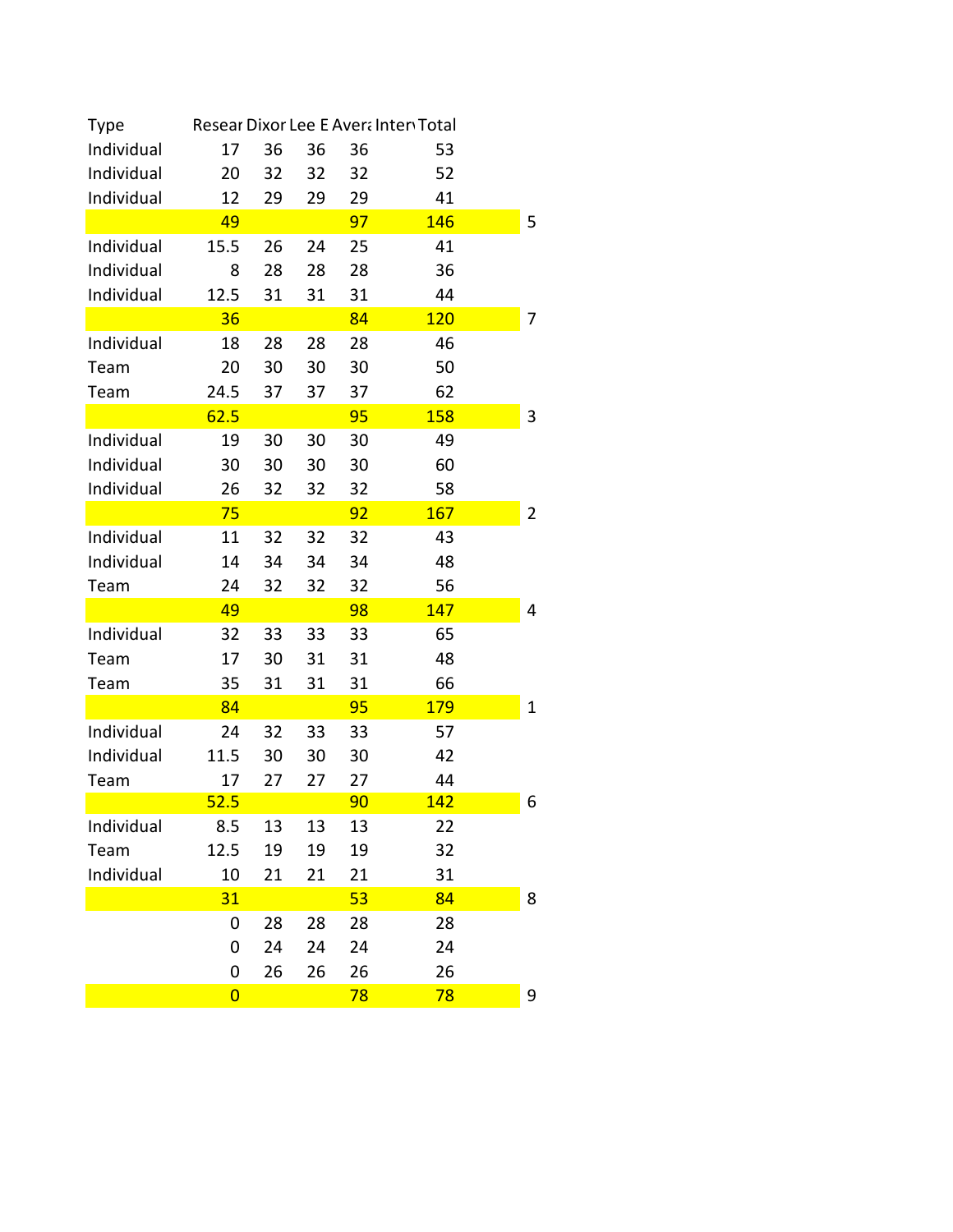#### **Advanced Food Products and Processing Systems (FPP)**

| Chapter                           | <b>Student Name</b>                   | Type       |    | Judge1-Paper Judge1-Exhibit Judge1-Total Judge2-Paper Judge2-Exhibit Judge2-Total Ave. Score |    |    |    |    |                                                                               | Placing |
|-----------------------------------|---------------------------------------|------------|----|----------------------------------------------------------------------------------------------|----|----|----|----|-------------------------------------------------------------------------------|---------|
| Lakeside - El Capitan             | Ralph Eastham                         | Individual | 44 | 44                                                                                           | 88 | 42 | 37 | 79 | 83.5                                                                          |         |
| Escalon                           | Alexandria Anderson                   | Individual | 44 | 41                                                                                           | 85 | 40 | 41 | 81 | 83                                                                            |         |
| Galt - Liberty Ranch              | Victoria Reller                       | Individual | 41 | 37                                                                                           | 78 | 40 | 35 | 75 | 76.5                                                                          | 3       |
| Elk Grove                         | Shelby Clifford                       | Individual | 42 | 33                                                                                           | 75 | 43 | 33 | 76 | 75.5                                                                          | 4       |
| <b>Elk Grove</b>                  | Danielle Levin                        | Individual | 37 | 35                                                                                           | 72 | 39 | 33 | 72 | 72                                                                            | 5       |
| Galt - Liberty Ranch              | Sarah Ogren                           | Individual | 35 | 36                                                                                           | 71 | 37 | 31 | 68 | 69.5                                                                          | 6       |
| Bakersfield-Bakersfield Christian | Jadyn Reed                            | Individual | 33 | 32                                                                                           | 65 | 35 | 33 | 68 | 66.5                                                                          |         |
| Chapter                           | <b>Student Name</b>                   | Type       |    |                                                                                              |    |    |    |    | idge1-Papidge1-Exhiludge1-Totadge2-Papidge2-Exhilidge2-TotaAve. Score Placing |         |
| Lakeside - El Capitan             | Tyler Mellott and Danny McMullen Team |            | 46 | 40                                                                                           | 86 | 43 | 41 | 84 | 85                                                                            |         |
| Elk Grove                         | Amanda Brown & Karlye Clement Team    |            | 45 | 39                                                                                           | 84 | 40 | 35 | 75 | 79.5                                                                          |         |
| Galt - Liberty Ranch              | Katie Muzzin and Gavin Westlund Team  |            | 45 | 33                                                                                           | 78 | 37 | 35 | 72 | 75                                                                            | 3       |
| Galt - Liberty Ranch              | Kindra Begley and Kira Shimozaki Team |            | 43 | 32                                                                                           | 75 | 39 | 33 | 72 | 73.5                                                                          | 4       |

## **Novice Food Products and Processing Systems (FPP)**

| Chapter              | <b>Student Name</b>                     | Type       |    |    |    |    |    |    | Idge1-Papidge1-Exhiludge1-Totadge2-Papidge2-Exhiludge2-TotaAve. Score Placing |   |
|----------------------|-----------------------------------------|------------|----|----|----|----|----|----|-------------------------------------------------------------------------------|---|
| Davis                | Lauren Aguino                           | Individual | 37 | 43 | 80 | 50 | 46 | 96 | 88                                                                            |   |
| Davis                | Kai Krasnansky                          | Individual | 42 | 37 | 79 | 45 | 37 | 82 | 80.5                                                                          |   |
| Davis                | Francesco Di Giuseppe                   | Individual | 43 | 33 | 76 | 48 | 36 | 84 | 80                                                                            |   |
| <b>Elk Grove</b>     | Jenna Quarnstrom                        | Individual | 41 | 40 | 81 | 44 | 34 | 78 | 79.5                                                                          | 4 |
| Galt - Liberty Ranch | Christina Hoze                          | Individual | 42 | 28 | 70 | 47 | 35 | 82 | 76                                                                            |   |
| Escalon              | Gabby Albor                             | Individual | 39 | 27 | 66 | 40 | 31 | 71 | 68.5                                                                          | 6 |
| Turlock              | <b>Robert Marchy</b>                    | Individual | 23 | 24 | 47 | 39 | 30 | 69 | 58                                                                            |   |
| Woodland             | Arman Vaziri                            | Individual | 12 | 14 | 26 | 29 | 21 | 50 | 38                                                                            | 8 |
| Chapter              | <b>Student Name</b>                     | Type       |    |    |    |    |    |    | Idge1-Papidge1-Exhiludge1-Totadge2-Papidge2-Exhiludge2-TotaAve. Score Placing |   |
| <b>Elk Grove</b>     | Mason San Fillipo and Larry Satter Team |            | 45 | 31 | 76 | 44 | 37 | 81 | 78.5                                                                          |   |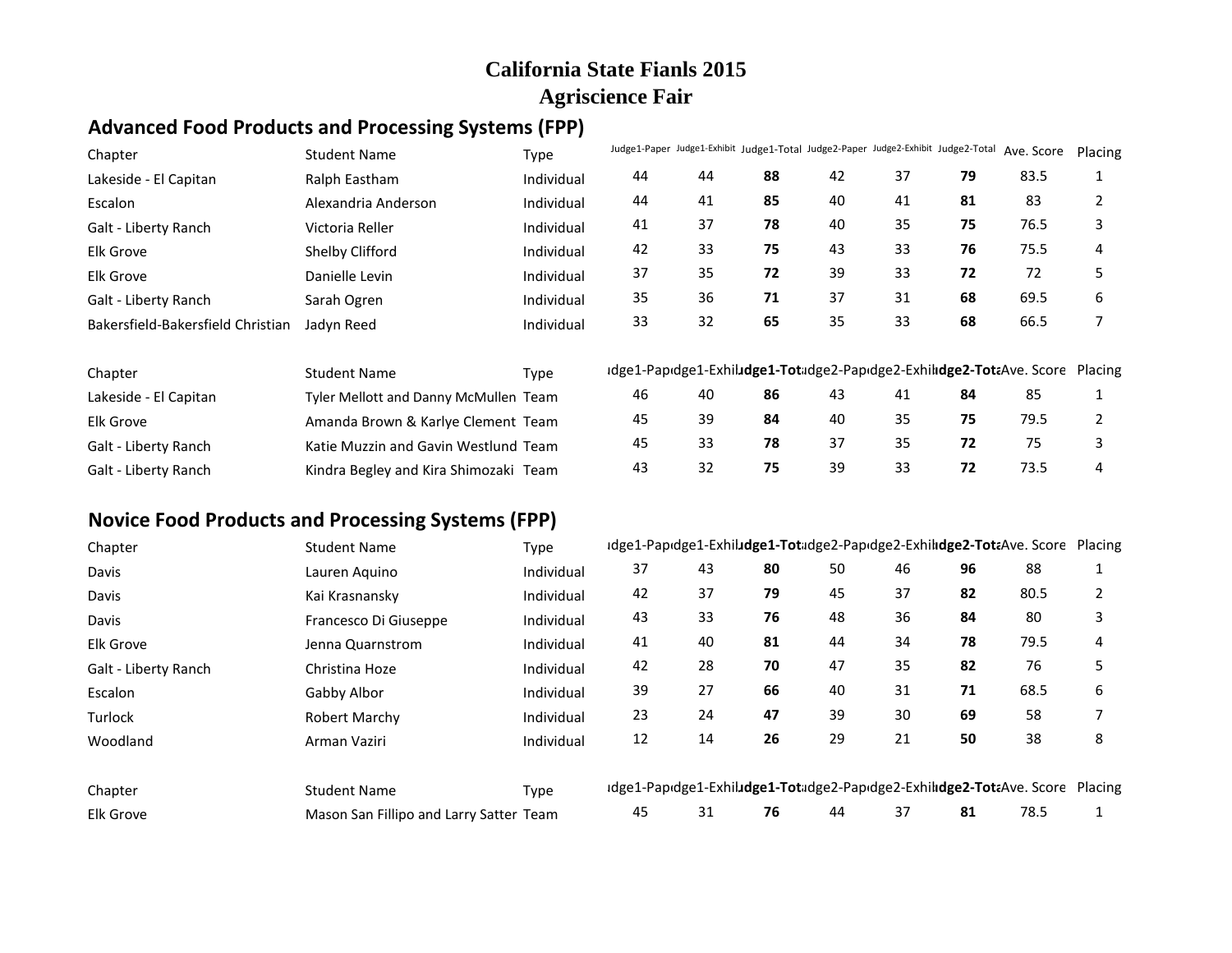Judge1-Paper Judge1-Exhibit **Judge1-Total** Judge2-Paper Judge2-Exhibit **Judge2-Total** Ave. Score Placing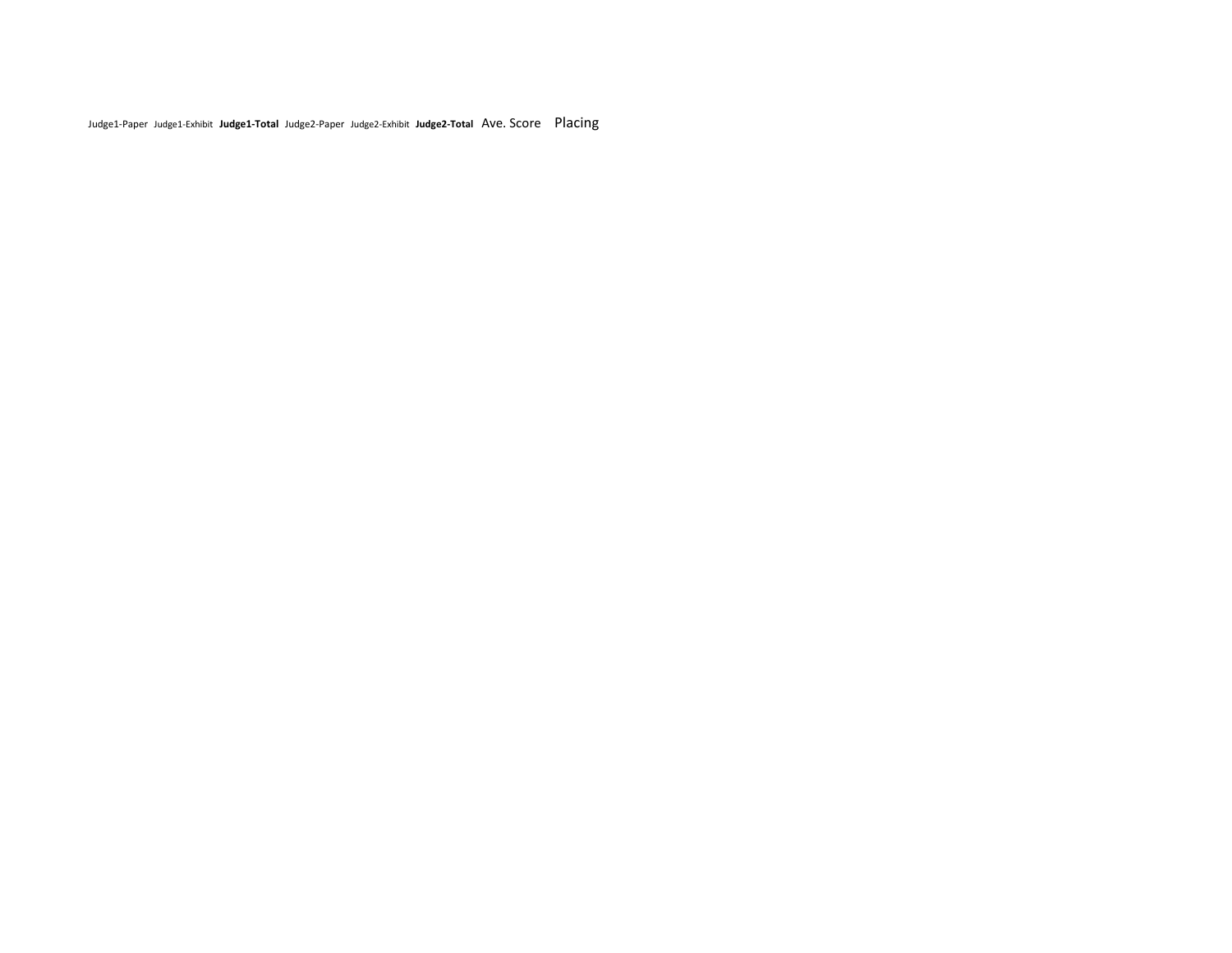# **Advanced Animal Systems (AS)**

| Chapter                 | <b>Student Name</b>                       | Type       |    |    |    |    |    |    | Judge1-Paper Judge1-Exhibit Judge1-Total Judge2-Paper Judge2-Exhibit Judge2-Total AVe. Score | Placing |
|-------------------------|-------------------------------------------|------------|----|----|----|----|----|----|----------------------------------------------------------------------------------------------|---------|
| Lakeside - El Capitan   | Tatiana Woliung                           | Individual | 50 | 38 | 88 | 43 | 40 | 83 | 85.5                                                                                         |         |
| Escalon                 | Julia Orlando                             | Individual | 45 | 42 | 87 | 41 | 37 | 78 | 82.5                                                                                         |         |
| <b>Elk Grove</b>        | Prentyce Hitt                             | Individual | 44 | 34 | 78 | 34 | 44 | 78 | 78                                                                                           |         |
| Sanger                  | <b>Titus Patton</b>                       | Individual | 42 | 37 | 79 | 36 | 36 | 72 | 75.5                                                                                         |         |
| <b>Elk Grove</b>        | Cecilia Infante                           | Individual | 48 | 31 | 79 | 40 | 30 | 70 | 74.5                                                                                         |         |
| Escalon                 | Natalie Bianchi                           | Individual | 44 | 32 | 76 | 36 | 33 | 69 | 72.5                                                                                         | h       |
| Modesto - Thomas Downey | Brendan Hamman                            | Individual | 38 | 31 | 69 | 38 | 32 | 70 | 69.5                                                                                         |         |
| Santa Maria             | Alondra Novoa                             | Individual | 42 | 32 | 74 | 35 | 30 | 65 | 69.5                                                                                         | 8       |
| Chapter                 | Student Name                              | Type       |    |    |    |    |    |    | Judge1-Paper Judge1-Exhibit Judge1-Total Judge2-Paper Judge2-Exhibit Judge2-Total AVe. SCOre | Placing |
| <b>Elk Grove</b>        | Cole Ibbotson and Lane Ibbotson           | Team       | 44 | 37 | 81 | 41 | 39 | 80 | 80.5                                                                                         |         |
| <b>Elk Grove</b>        | Andrea Infante and Victoria Mitchell Team |            | 39 | 26 | 65 | 34 | 28 | 62 | 63.5                                                                                         |         |
|                         |                                           |            |    |    |    |    |    |    |                                                                                              |         |

# **Novice Animal Systems (AS)**

| Chapter               | <b>Student Name</b>                     | Type       |    |    |    |    |    | Judge1-Paper Judge1-Exhibit Judge1-Total Judge2-Paper Judge2-Exhibit Judge2-Total AVe. SCOre |      | Placing |
|-----------------------|-----------------------------------------|------------|----|----|----|----|----|----------------------------------------------------------------------------------------------|------|---------|
| Sanger                | Talie Cloud                             | Individual | 49 | 39 | 88 | 47 | 43 | 90                                                                                           | 89   |         |
| Escalon               | Brittyn Rocha                           | Individual | 46 | 42 | 88 | 48 | 40 | 88                                                                                           | 88   |         |
| Lakeside - El Capitan | <b>Travis Woliung</b>                   | Individual | 47 | 38 | 85 | 46 | 44 | 90                                                                                           | 87.5 |         |
| Elk Grove             | Margaret Pinkston                       | Individual | 47 | 37 | 84 | 47 | 43 | 90                                                                                           | 87   |         |
| Galt - Liberty Ranch  | Katelin Olympius                        | Individual | 46 | 36 | 82 | 46 | 42 | 88                                                                                           | 85   |         |
| Escalon               | Madison Kindberg                        | Individual | 47 | 26 | 73 | 46 | 42 | 88                                                                                           | 80.5 | 6       |
| Escalon               | Jackie Lau                              | Individual | 41 | 31 | 72 | 45 | 36 | 81                                                                                           | 76.5 |         |
| Sacramento - Sheldon  | Halle Clarke                            | Individual | 38 | 20 | 58 | 47 | 41 | 88                                                                                           | 73   | 8       |
| <b>Elk Grove</b>      | Alena Nemitz                            | Individual | 28 | 24 | 52 | 45 | 43 | 88                                                                                           | 70   | q       |
| Woodland              | Justin Fields                           | Individual | 23 | 14 | 37 | 41 | 14 | 55                                                                                           | 46   | 10      |
| Chapter               | Student Name                            | Type       |    |    |    |    |    | Judge1-Paper Judge1-Exhibit Judge1-Total Judge2-Paper Judge2-Exhibit Judge2-Total AVe. Score |      | Placing |
| <b>Elk Grove</b>      | Emma Phillips and Georgia Fedler Team   |            | 44 | 28 | 72 | 45 | 45 | 90                                                                                           | 81   |         |
| Sacramento - Sheldon  | Eyanna Brown and Makeama Hayes Team     |            | 38 | 25 | 63 | 45 | 44 | 89                                                                                           | 76   |         |
| Sacramento - Sheldon  | Annabella Escobedo and Emma Guzman Team |            | 33 | 21 | 54 | 47 | 43 | 90                                                                                           | 72   |         |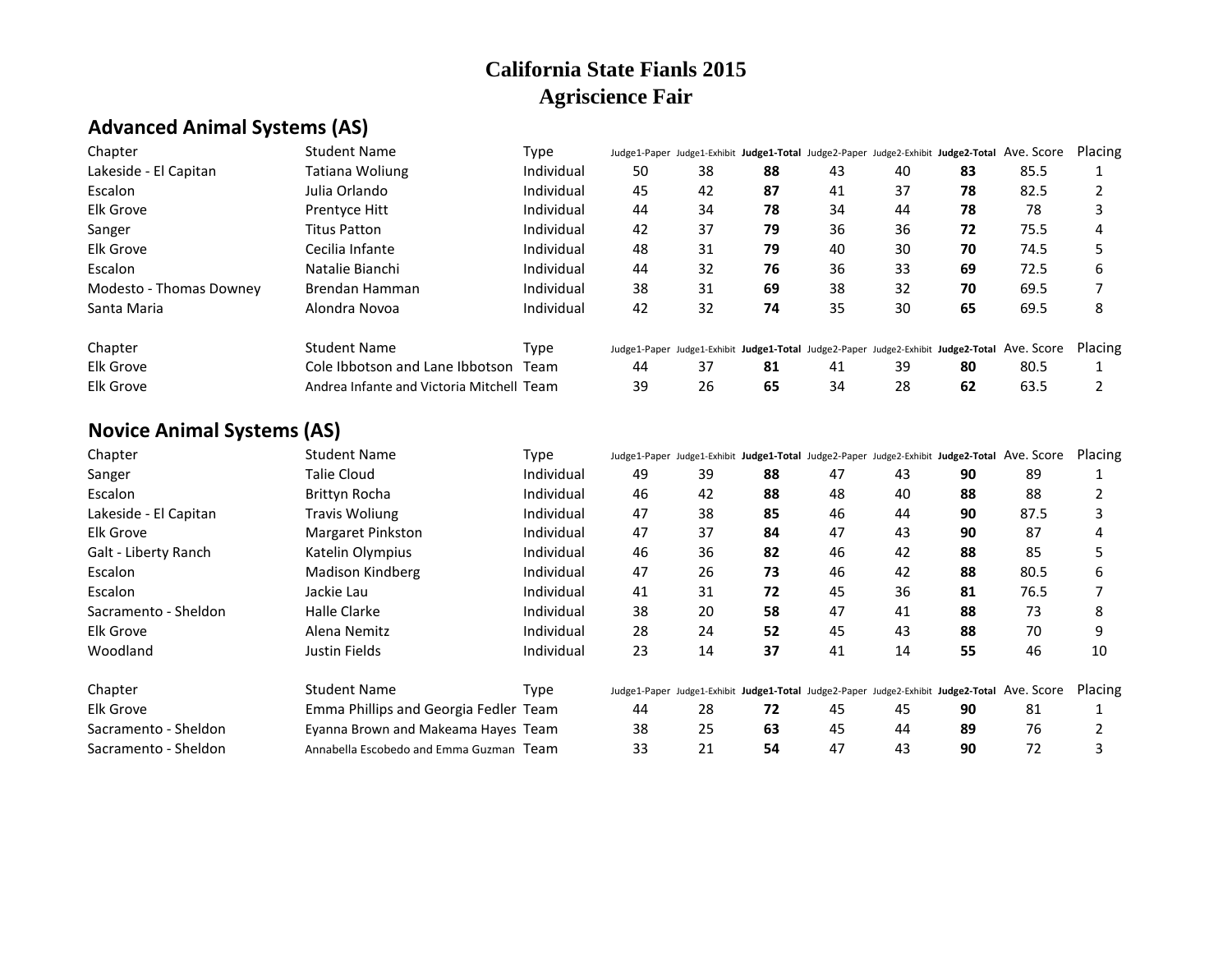# **Advanced Plant Systems (PS)**

| Chapter                                           | <b>Student Name</b>                      | Type        |    | Judge1-Paper Judge1-Exhibit Judge1-Total Judge2-Paper Judge2-Exhibit Judge2-Total AVe. Score Placing |    |    |    |    |      |                |
|---------------------------------------------------|------------------------------------------|-------------|----|------------------------------------------------------------------------------------------------------|----|----|----|----|------|----------------|
| Lodi                                              | Halley Lauchland                         | Individual  | 47 | 50                                                                                                   | 97 | 46 | 46 | 92 | 94.5 | 1              |
| Tulare                                            | Julia Pitman                             | Individual  | 43 | 44                                                                                                   | 87 | 45 | 44 | 89 | 88   | $\overline{2}$ |
| Bakersfield-Bakersfield Christian Madeline Karnes |                                          | Individual  | 50 | 42                                                                                                   | 92 | 40 | 43 | 83 | 87.5 | 3              |
| Galt - Liberty Ranch                              | Katelynn Leeworthy                       | Individual  | 45 | 36                                                                                                   | 81 | 43 | 41 | 84 | 82.5 | 4              |
| Sacramento - Florin                               | Geenita Devi                             | Individual  | 44 | 43                                                                                                   | 87 | 46 | 29 | 75 | 81   | 5              |
| Tulare                                            | <b>Kelsey Swall</b>                      | Individual  | 46 | 42                                                                                                   | 88 | 38 | 32 | 70 | 79   | 6              |
| <b>Elk Grove</b>                                  | McKenzie Marsh                           | Individual  | 42 | 44                                                                                                   | 86 | 28 | 33 | 61 | 73.5 |                |
| Galt - Liberty Ranch                              | Megan Hamrick                            | Individual  | 40 | 36                                                                                                   | 76 | 39 | 32 | 71 | 73.5 | 8              |
| <b>Elk Grove</b>                                  | <b>Faith Meeker</b>                      | Individual  | 34 | 34                                                                                                   | 68 | 29 | 33 | 62 | 65   | 9              |
| <b>Elk Grove</b>                                  | Rebecka Gisler                           | Individual  | 30 | 42                                                                                                   | 72 | 24 | 33 | 57 | 64.5 | 10             |
| Modesto - Thomas Downey                           | <b>Connor Wesson</b>                     | Individual  | 32 | 25                                                                                                   | 57 | 27 | 28 | 55 | 56   | 11             |
| Chapter                                           | <b>Student Name</b>                      | <b>Type</b> |    | Judge1-Paper Judge1-Exhibit Judge1-Total Judge2-Paper Judge2-Exhibit Judge2-Total Ave. Score Placing |    |    |    |    |      |                |
| <b>Elk Grove</b>                                  | Molly Woolstencroft and Breana Hogge     | Team        | 48 | 47                                                                                                   | 95 | 42 | 40 | 82 | 88.5 | 1              |
| Lakeside - El Capitan                             | Blake Jackson and Ryan Bast Team         |             | 43 | 43                                                                                                   | 86 | 47 | 43 | 90 | 88   | $\overline{2}$ |
| Fresno-Central                                    | Callie Freeman and Savannah Bernett Team |             | 37 | 36                                                                                                   | 73 | 28 | 32 | 60 | 66.5 | 3              |
| Lodi                                              | Chris Shoup and Zach Endter Team         |             | 38 | 26                                                                                                   | 64 | 34 | 26 | 60 | 62   | 4              |
| Fresno-Central                                    | Jordyn Beard and Celest Ramirez Team     |             | 19 | 26                                                                                                   | 45 | 33 | 24 | 57 | 51   | 5              |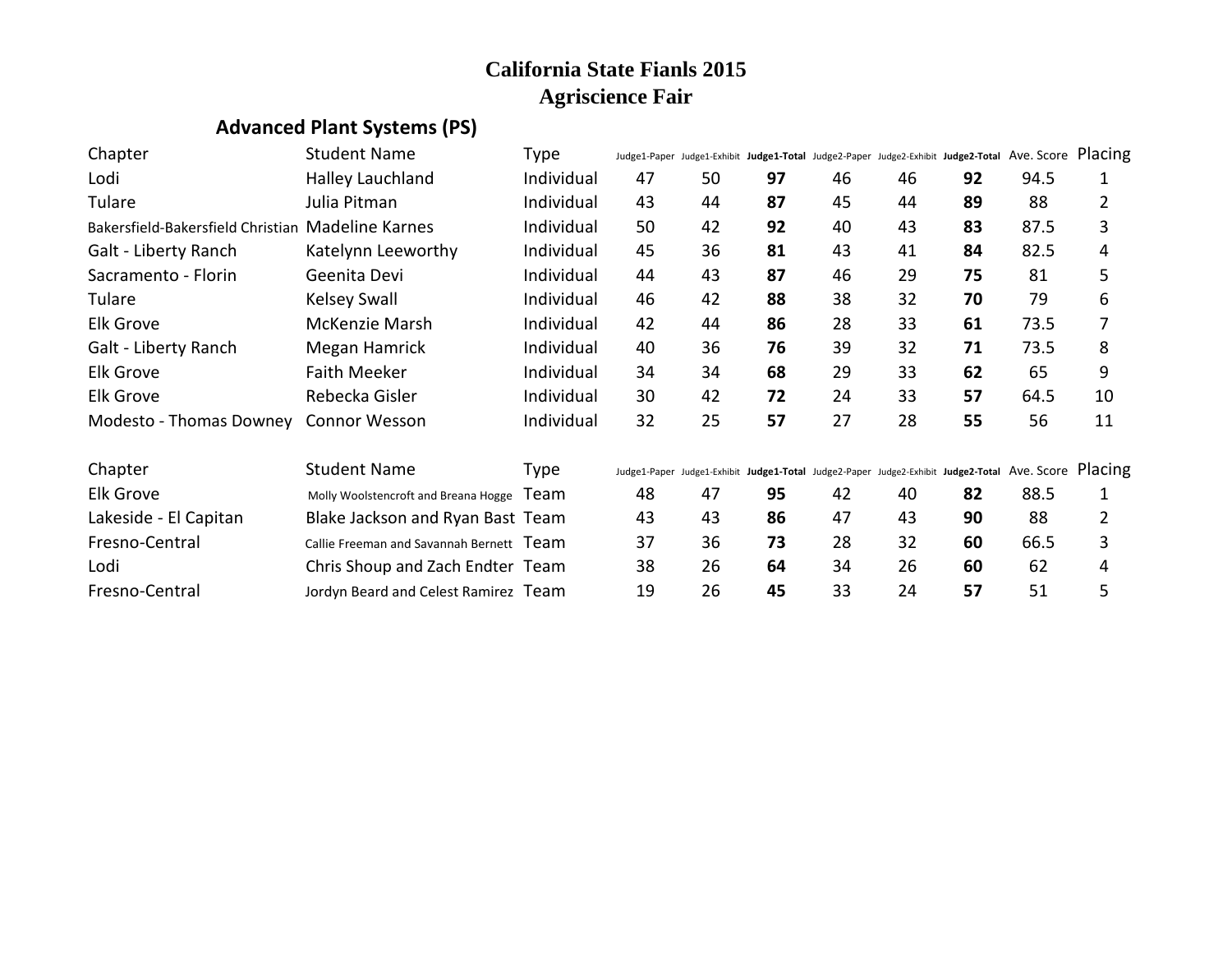# **Novice Plant Systems (PS)**

| Chapter                                       | <b>Student Name</b>                      | Type        |    | Judge1-Paper Judge1-Exhibit Judge1-Total Judge2-Paper Judge2-Exhibit Judge2-Total AVe. Score Placing |    |    |    |    |      |    |
|-----------------------------------------------|------------------------------------------|-------------|----|------------------------------------------------------------------------------------------------------|----|----|----|----|------|----|
| <b>Elk Grove</b>                              | George Spithorst                         | Individual  | 48 | 46                                                                                                   | 94 | 48 | 44 | 92 | 93   |    |
| <b>Elk Grove</b>                              | Megan Boyle                              | Individual  | 48 | 38                                                                                                   | 86 | 41 | 44 | 85 | 85.5 | 2  |
| Escalon                                       | Hannah Murphy                            | Individual  | 40 | 40                                                                                                   | 80 | 43 | 42 | 85 | 82.5 | 3  |
| <b>Elk Grove</b>                              | Natalie Blackmon                         | Individual  | 46 | 35                                                                                                   | 81 | 39 | 41 | 80 | 80.5 | 4  |
| Escalon                                       | Mary Adams                               | Individual  | 40 | 28                                                                                                   | 68 | 44 | 36 | 80 | 74   | 5  |
| Galt - Liberty Ranch                          | Hannah Edwards                           | Individual  | 38 | 30                                                                                                   | 68 | 42 | 38 | 80 | 74   | 6  |
| Sacramento - Sheldon                          | Kara McAnally                            | Individual  | 38 | 28                                                                                                   | 66 | 41 | 32 | 73 | 69.5 | 7  |
| Woodland                                      | olivia brock                             | Individual  | 20 | 13                                                                                                   | 33 | 35 | 19 | 54 | 43.5 | 8  |
| Woodland                                      | Jamie Schneider                          | Individual  | 26 | 14                                                                                                   | 40 | 21 | 24 | 45 | 42.5 | 9  |
| Bakersfield-Bakersfield Christian Madi Daniel |                                          | Individual  | 25 |                                                                                                      | 25 | 11 |    | 11 | 18   | 10 |
| Tulare                                        | Lindsey Swall                            | Individual  | 24 | 21                                                                                                   | 45 | 44 | 37 | 81 | 63   | 11 |
| Chapter                                       | <b>Student Name</b>                      | <b>Type</b> |    | Judge1-Paper Judge1-Exhibit Judge1-Total Judge2-Paper Judge2-Exhibit Judge2-Total AVe. Score Placing |    |    |    |    |      |    |
| Tracy - Merrill West                          | Juliana Bussey and Kathlin Martinez Team |             | 34 | 29                                                                                                   | 63 | 47 | 42 | 89 | 76   |    |
| <b>Elk Grove</b>                              | Nathalie Garcia and Jessica Ortiz Team   |             | 21 | 28                                                                                                   | 49 | 40 | 40 | 80 | 64.5 | 2  |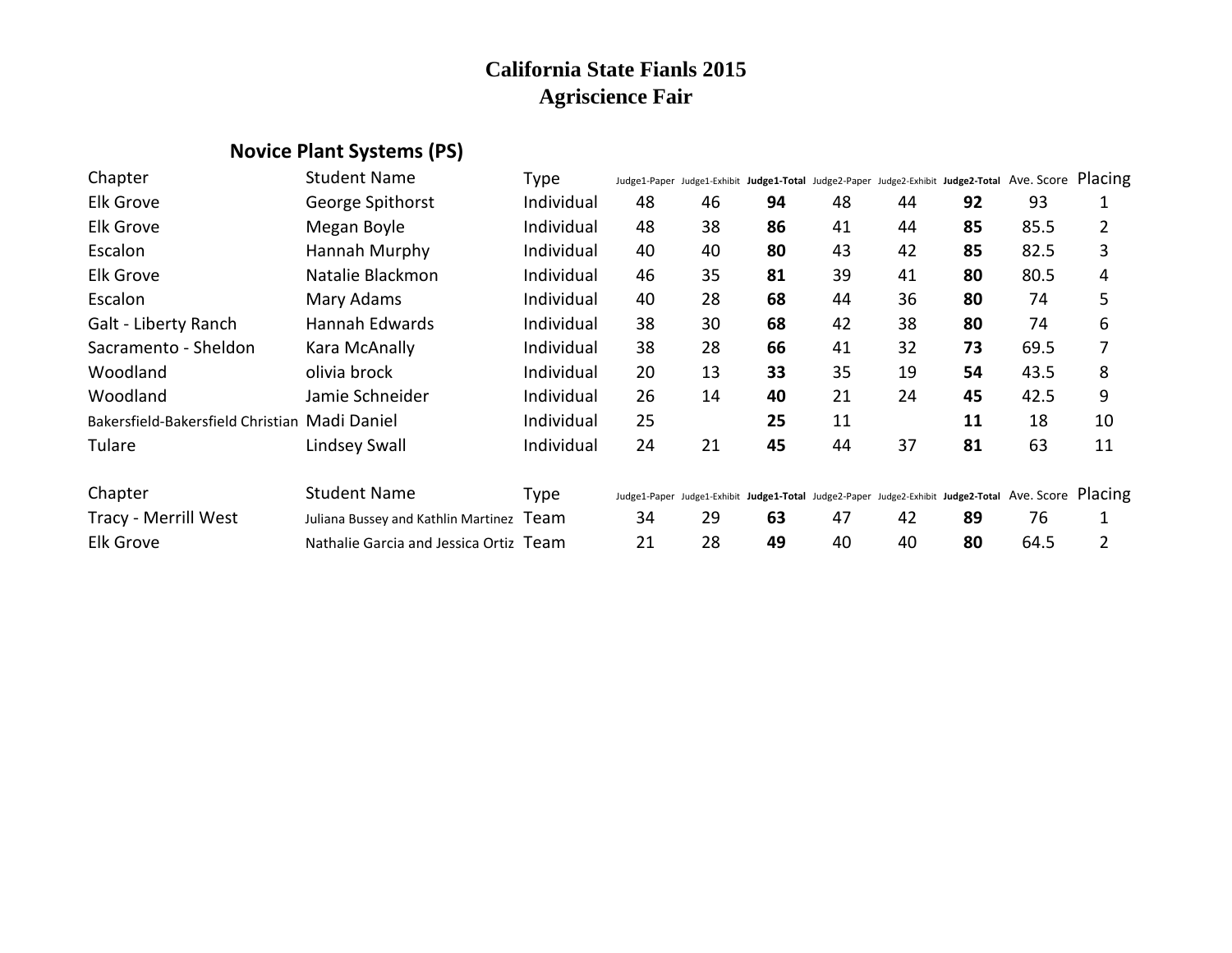#### **Advanced Power, Structural and Technical Systems (PST)**

| Chapter                     | <b>Student Name</b>                    | Type       |    |    |    |    |    |    | Judge1-Paper Judge1-Exhibit Judge1-Total Judge2-Paper Judge2-Exhibit Judge2-Total Ave. Score Placing |   |
|-----------------------------|----------------------------------------|------------|----|----|----|----|----|----|------------------------------------------------------------------------------------------------------|---|
| Galt - Liberty Ranch        | Elvira Cruz-Cruz                       | Individual | 40 | 39 | 79 | 35 | 35 | 70 | 74.5                                                                                                 |   |
| Davis                       | Michael Melville                       | Individual | 32 | 37 | 69 | 38 | 39 | 77 | 73                                                                                                   |   |
| <b>Galt - Liberty Ranch</b> | <b>Madison Davison</b>                 | Individual | 43 | 28 | 71 | 37 | 33 | 70 | 70.5                                                                                                 | 3 |
| Elk Grove                   | Jaden Groves                           | Individual | 40 | 33 | 73 | 33 | 34 | 67 | 70                                                                                                   | 4 |
| Chapter                     | <b>Student Name</b>                    | Type       |    |    |    |    |    |    | Judge1-Paper Judge1-Exhibit Judge1-Total Judge2-Paper Judge2-Exhibit Judge2-Total Ave. Score Placing |   |
| <b>Elk Grove</b>            | Alanna Pere and Emilee Gray Team       |            | 47 | 37 | 84 | 37 | 33 | 70 | 77                                                                                                   |   |
| Elk Grove                   | Logan Sigmon and Sarah Sigmon Team     |            | 33 | 38 | 71 | 32 | 37 | 69 | 70                                                                                                   | 2 |
| Modesto - Thomas Downey     | Branden Madrigal and Hunter Jones Team |            | 32 | 29 | 61 | 32 | 31 | 63 | 62                                                                                                   | 3 |

#### **Novice Power, Structural and Technical Systems (PST)**

| Chapter              | <b>Student Name</b>               | Type       |    |    |    |    |    |    | Judge1-Paper Judge1-Exhibit Judge1-Total Judge2-Paper Judge2-Exhibit Judge2-Total Ave. Score Placing |    |
|----------------------|-----------------------------------|------------|----|----|----|----|----|----|------------------------------------------------------------------------------------------------------|----|
| Turlock              | Jonathan Moules                   | Individual | 37 | 34 |    | 35 | 34 | 69 | 70                                                                                                   |    |
| Woodland             | Kasey Schmidt                     | Individual | 43 |    | 43 | 41 |    | 41 | 42                                                                                                   |    |
| Woodland             | Ivan Lopez                        | Individual | 28 | DQ | 28 | 27 | DQ | 27 | 27.5                                                                                                 | DQ |
| <b>Elk Grove</b>     | Hugo Negrete                      | Individual | 28 | DQ | 28 | 9  | DQ | 9  | 18.5                                                                                                 | DQ |
| Chapter              | <b>Student Name</b>               | Type       |    |    |    |    |    |    | Judge1-Paper Judge1-Exhibit Judge1-Total Judge2-Paper Judge2-Exhibit Judge2-Total Ave. Score Placing |    |
| Galt - Liberty Ranch | Jaden Felix and Kaleb Mackay Team |            | 41 | 34 | 75 | 43 | 34 | 77 | 76                                                                                                   |    |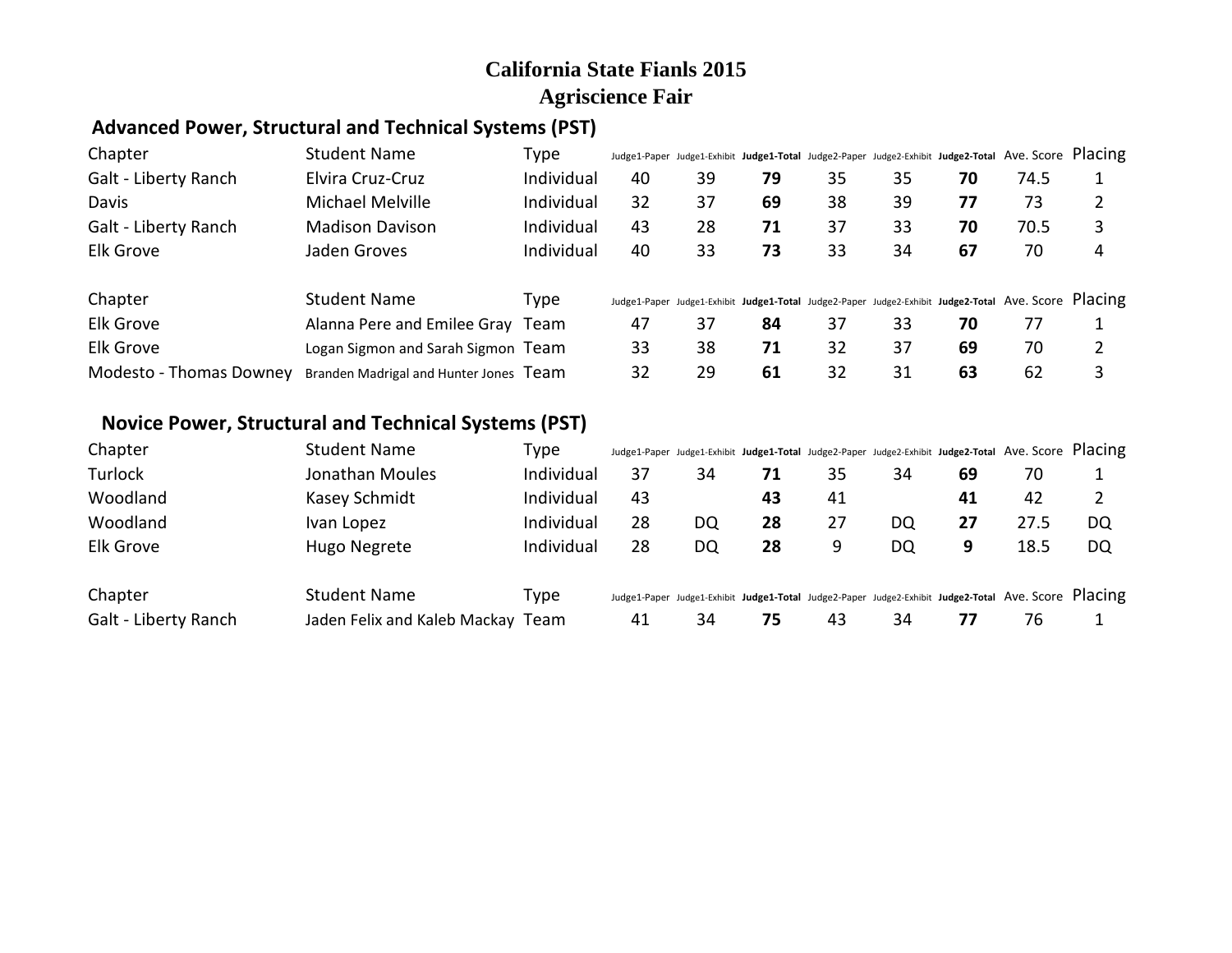# **Advaced Social Systems (SS)**

| Chapter                           | <b>Student Name</b>   | Type       | Judge1-Paper Judge1-Exhibit Judge1-Total Judge2-Paper Judge2-Exhibit Judge2-Total Ave. Score Placing |    |    |    |    |    |      |   |
|-----------------------------------|-----------------------|------------|------------------------------------------------------------------------------------------------------|----|----|----|----|----|------|---|
| Galt - Liberty Ranch Kelly Garvey |                       | Individual | 34                                                                                                   | 36 | 70 | 50 | 46 | 96 | 83   |   |
| Lodi                              | Amy Freema            | Individual | 34                                                                                                   | 35 | 69 | 46 | 49 | 95 | 82   |   |
| Galt - Liberty Ranch Emily Allan  |                       | Individual | 29                                                                                                   | 27 | 56 | 39 | 35 | 74 | 65   |   |
| Galt - Liberty Ranch Ian Jeffries |                       | Individual | 31                                                                                                   | 24 | 55 | 39 | 35 | 74 | 64.5 | 4 |
| Santa Maria                       | Dulce Espinoza Valdez | Individual | 30                                                                                                   | 23 | 53 | 35 | 23 | 58 | 55.5 |   |

| Chapter        | <b>Student Name</b>                                     | Type | Judge1-Paper Judge1-Exhibit Judge1-Total Judge2-Paper Judge2-Exhibit Judge2-Total Ave. Score Placing |    |    |    |    |    |      |   |
|----------------|---------------------------------------------------------|------|------------------------------------------------------------------------------------------------------|----|----|----|----|----|------|---|
| Elk Grove      | Isabella Marini and Mary Swanberg Team                  |      | 46                                                                                                   | 48 | 94 | 30 | 48 | 78 | 86   |   |
| Fresno-Central | Ariana Martin and Sabrina Magallanes Team               |      | 43                                                                                                   | 43 | 86 | 33 | 43 | 76 | 81   |   |
| Lodi           | Alexa Brand & Dylan Crawford Team                       |      | 38                                                                                                   | 41 | 79 | 21 | 41 | 62 | 70.5 |   |
|                | Sacramento - Florin Anh D. Nguyen & Melody Jimenez Team |      | 31                                                                                                   | 37 | 68 | 27 | 37 | 64 | 66   | 4 |
| Fresno-Central | Christina Lao                                           | Team | 16                                                                                                   | 31 | 47 | 14 | 31 | 45 | 46   |   |

## **Novice Social Systems (SS)**

| Chapter                           | <b>Student Name</b> | Type       |    |    |     |    |     |    | Judge1-Paper Judge1-Exhibit Judge1-Total Judge2-Paper Judge2-Exhibit Judge2-Total Ave. Score Placing |   |
|-----------------------------------|---------------------|------------|----|----|-----|----|-----|----|------------------------------------------------------------------------------------------------------|---|
| Elk Grove                         | Jake Jordan         | Individual | 34 | 44 | 78  | 35 | 44  | 79 | 78.5                                                                                                 |   |
| Elk Grove                         | Mia Bellecci        | Individual | 42 | 42 | -84 | 30 | 42  |    | 78                                                                                                   |   |
| Galt - Liberty Ranch Cami Edlunds |                     | Individual | 40 | 38 | 78  | 40 | -37 |    | 77.5                                                                                                 |   |
| Tracy - Merrill West Ariel Ortega |                     | Individual | 29 | 35 | 64  | 33 | 35  | 68 | 66                                                                                                   | 4 |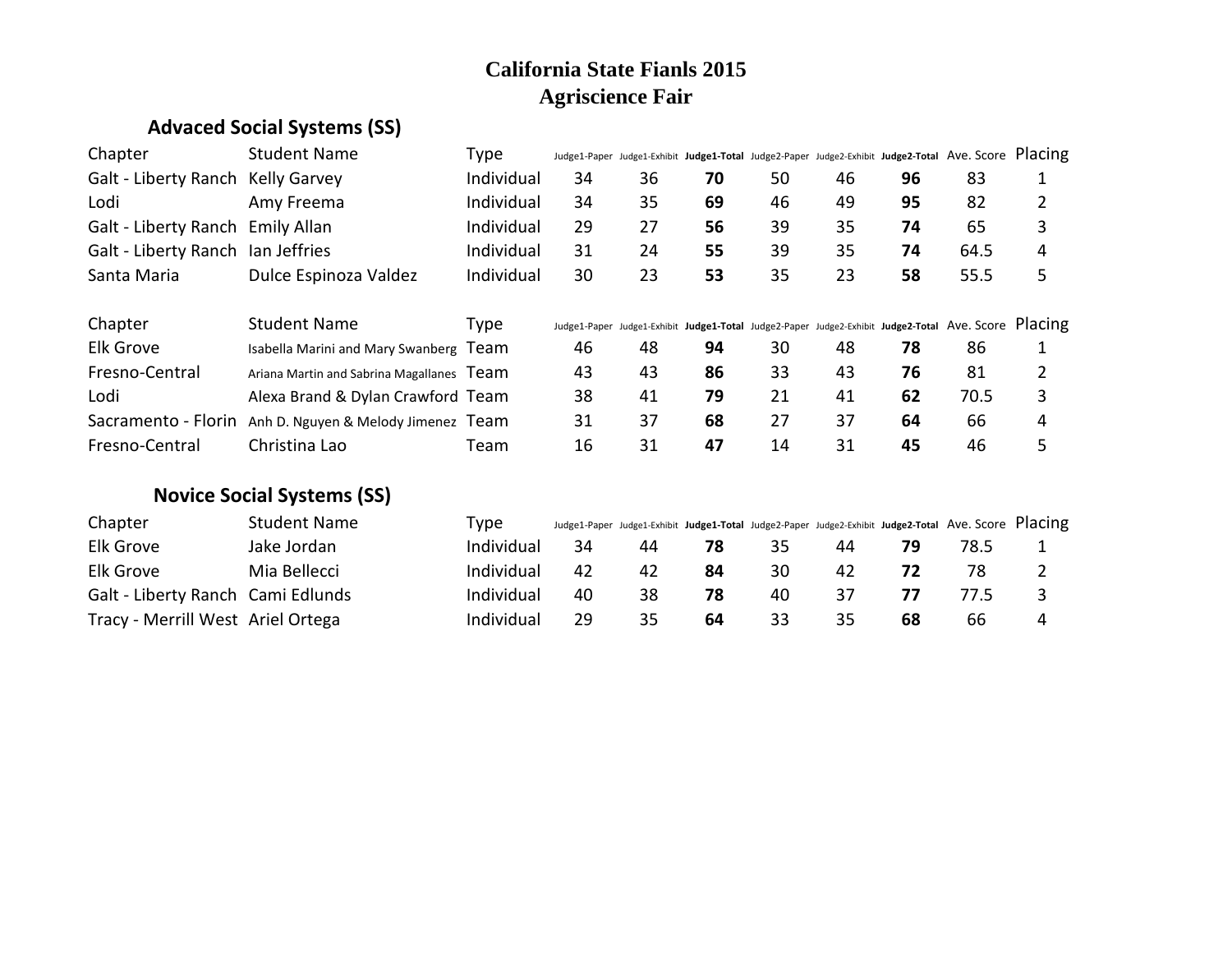| <b>Student Name</b>                   |               |                                                                |                                                                                                                                |                                                                                                |                                        |                |                                        |                                                                                                                                                   |
|---------------------------------------|---------------|----------------------------------------------------------------|--------------------------------------------------------------------------------------------------------------------------------|------------------------------------------------------------------------------------------------|----------------------------------------|----------------|----------------------------------------|---------------------------------------------------------------------------------------------------------------------------------------------------|
| George Spithorst                      |               |                                                                | 43                                                                                                                             |                                                                                                |                                        | 38             | 81                                     |                                                                                                                                                   |
| Megan Boyle                           |               |                                                                | 30                                                                                                                             |                                                                                                | 37                                     | 39             | 69                                     |                                                                                                                                                   |
| Natalie Blackmon                      |               |                                                                | 30                                                                                                                             |                                                                                                |                                        | 37.5           | 67.5                                   |                                                                                                                                                   |
|                                       |               |                                                                | 103                                                                                                                            |                                                                                                |                                        | 114.5          |                                        | 217.5                                                                                                                                             |
| Brittyn Rocha                         |               |                                                                | 36                                                                                                                             |                                                                                                |                                        | 42.5           |                                        |                                                                                                                                                   |
| Madison Kindberg                      |               |                                                                | 35                                                                                                                             |                                                                                                |                                        | 35.5           |                                        |                                                                                                                                                   |
| Mary Adams                            |               |                                                                | 32                                                                                                                             |                                                                                                |                                        | 38             |                                        |                                                                                                                                                   |
|                                       |               |                                                                | 103                                                                                                                            |                                                                                                |                                        | 116            |                                        |                                                                                                                                                   |
|                                       |               |                                                                |                                                                                                                                |                                                                                                |                                        |                |                                        | 219                                                                                                                                               |
| Galt - Liberty Ranch Katelin Olympius | <b>Novice</b> |                                                                | 32.5                                                                                                                           |                                                                                                |                                        | 36.5           | 69                                     |                                                                                                                                                   |
| Galt - Liberty Ranch Hannah Edwards   | Novice        |                                                                | 30                                                                                                                             |                                                                                                | 35                                     |                |                                        |                                                                                                                                                   |
| Galt - Liberty Ranch Cami Edwards     |               |                                                                | 21.5                                                                                                                           | 31                                                                                             | 31                                     | 31             | 52.5                                   |                                                                                                                                                   |
|                                       |               |                                                                | 84                                                                                                                             |                                                                                                |                                        | 101.5          |                                        | 185.5                                                                                                                                             |
| Sacramento - Sheldon Julian Carli     | Novice        |                                                                | 21                                                                                                                             |                                                                                                |                                        |                |                                        |                                                                                                                                                   |
| Sacramento - Sheldon Kara McAnally    | Novice        |                                                                | 33                                                                                                                             | 37                                                                                             |                                        | 36.5           |                                        |                                                                                                                                                   |
|                                       |               |                                                                | 26                                                                                                                             |                                                                                                | 37                                     | 38             | 64                                     |                                                                                                                                                   |
|                                       |               |                                                                | 80                                                                                                                             |                                                                                                |                                        | 107            |                                        | 187                                                                                                                                               |
|                                       |               | Sacramento - Sheldon Annabella Escobedo and Emma Guzman Novice | Division Type<br>Novice Individual<br>Novice Individual<br>Novice Individual<br>Individual<br>Individual<br>Individual<br>Team | Novice Individual<br>Novice Individual<br>Novice Individual<br>Individual<br>Novice Individual | 41<br>35<br>35<br>37<br>33<br>33<br>39 | 46<br>46<br>38 | 30<br>40<br>39<br>36<br>38<br>36<br>36 | Research Paper Authenbrear Exhibalt Lee Exhibit Avg Exhibit Interview $\text{Total}$<br>78.5<br>70.5<br>70<br>34<br>64<br>32 32.5<br>53.5<br>69.5 |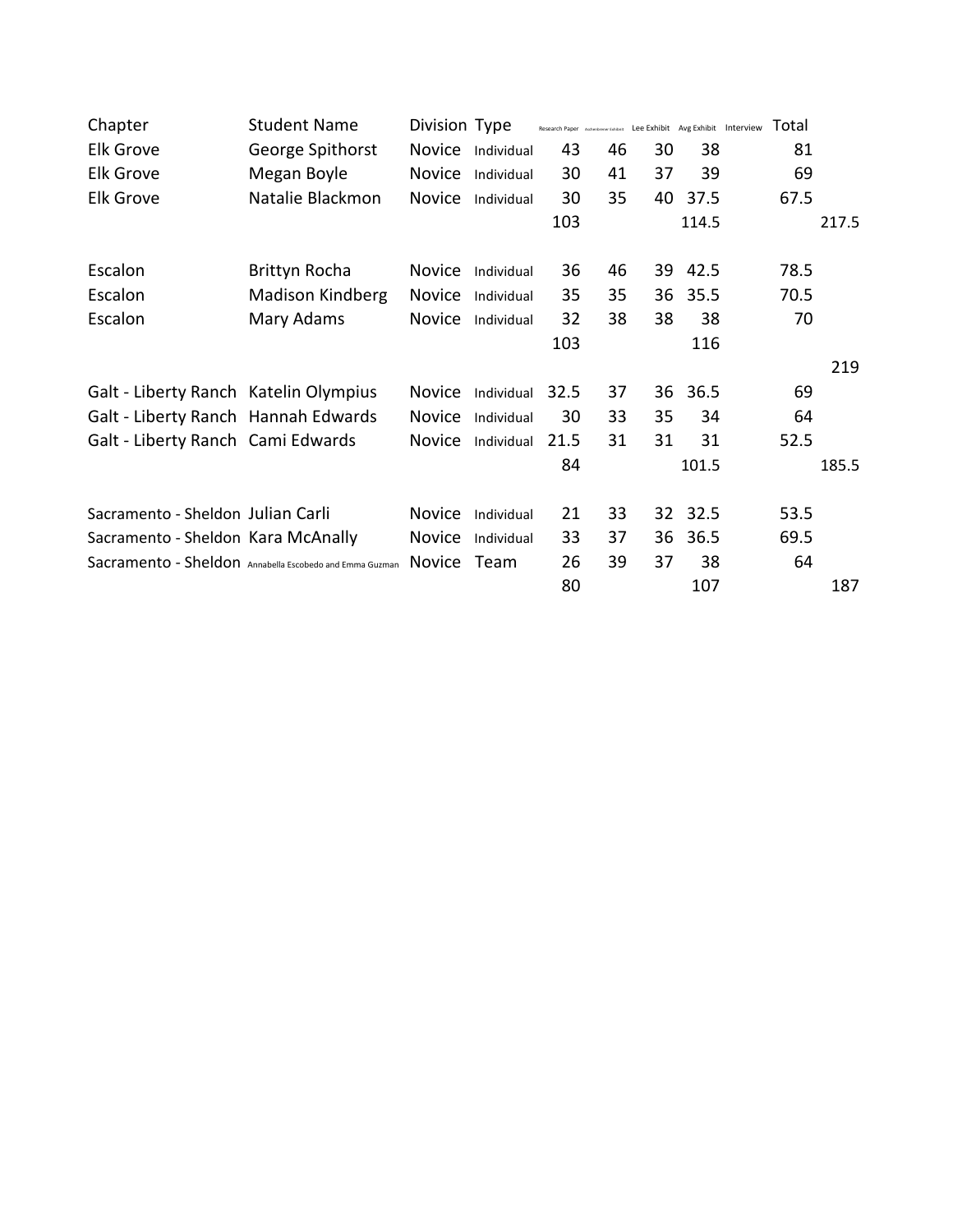## **Advanced Environmental Services/Natural Resource Systems (ENR)**

| Chapter                                         | Student Name                         | Type       |    |    | Judge1-Paper Judge1-Exhibit Judge1-Total Judge2-Paper Judge2-Exhibit Judge2-Total |      |    |      | Ave. Score | Placing |
|-------------------------------------------------|--------------------------------------|------------|----|----|-----------------------------------------------------------------------------------|------|----|------|------------|---------|
| Sacramento - Florin                             | Yi Min Xu                            | Individual | 38 | 40 | 78                                                                                | 45   | 42 | 87   | 82.5       |         |
| Bakersfield-Bakersfield Christian Hayden Mazone |                                      | Individual | 37 | 38 | 75                                                                                | 36   | 40 | 76   | 75.5       |         |
| Elk Grove                                       | Lauren Thornburg                     | Individual | 30 | 41 | 71                                                                                | 34   | 44 | 78   | 74.5       |         |
| Bakersfield-Bakersfield Christian Garrett Gwinn |                                      | Individual | 41 | 33 | 74                                                                                | 34   | 35 | 69   | 71.5       | 4       |
| Santa Maria                                     | Valentina Santons                    | Individual | 36 | 29 | 65                                                                                | 40   | 30 | 70   | 67.5       |         |
| Chapter                                         | Student Name                         | Type       |    |    | Judge1-Paper Judge1-Exhibit Judge1-Total Judge2-Paper Judge2-Exhibit Judge2-Total |      |    |      | Ave. Score | Placing |
| Elk Grove                                       | Caleigh Hale & Amber Watson          | Team       | 45 | 47 | 92                                                                                | 47.5 | 47 | 94.5 | 93.25      |         |
| Galt - Liberty Ranch                            | Hayley Avery & Taylor Galya          | Team       | 41 | 44 | 85                                                                                | 46   | 46 | 92   | 88.5       |         |
| Elk Grove                                       | Jordan Towns and Gavin Reinwald Team |            | 38 | 43 | 81                                                                                | 44   | 43 | 87   | 84         |         |
| Elk Grove                                       | Zach Reinwald, Jonivan Dietz         | Team       | 40 | 40 | 80                                                                                | 42   | 41 | 83   | 81.5       |         |
| <b>Elk Grove</b>                                | Maya Pavich & Hayley Keller          | Team       | 40 | 40 | 80                                                                                | 42   | 39 | 81   | 80.5       |         |